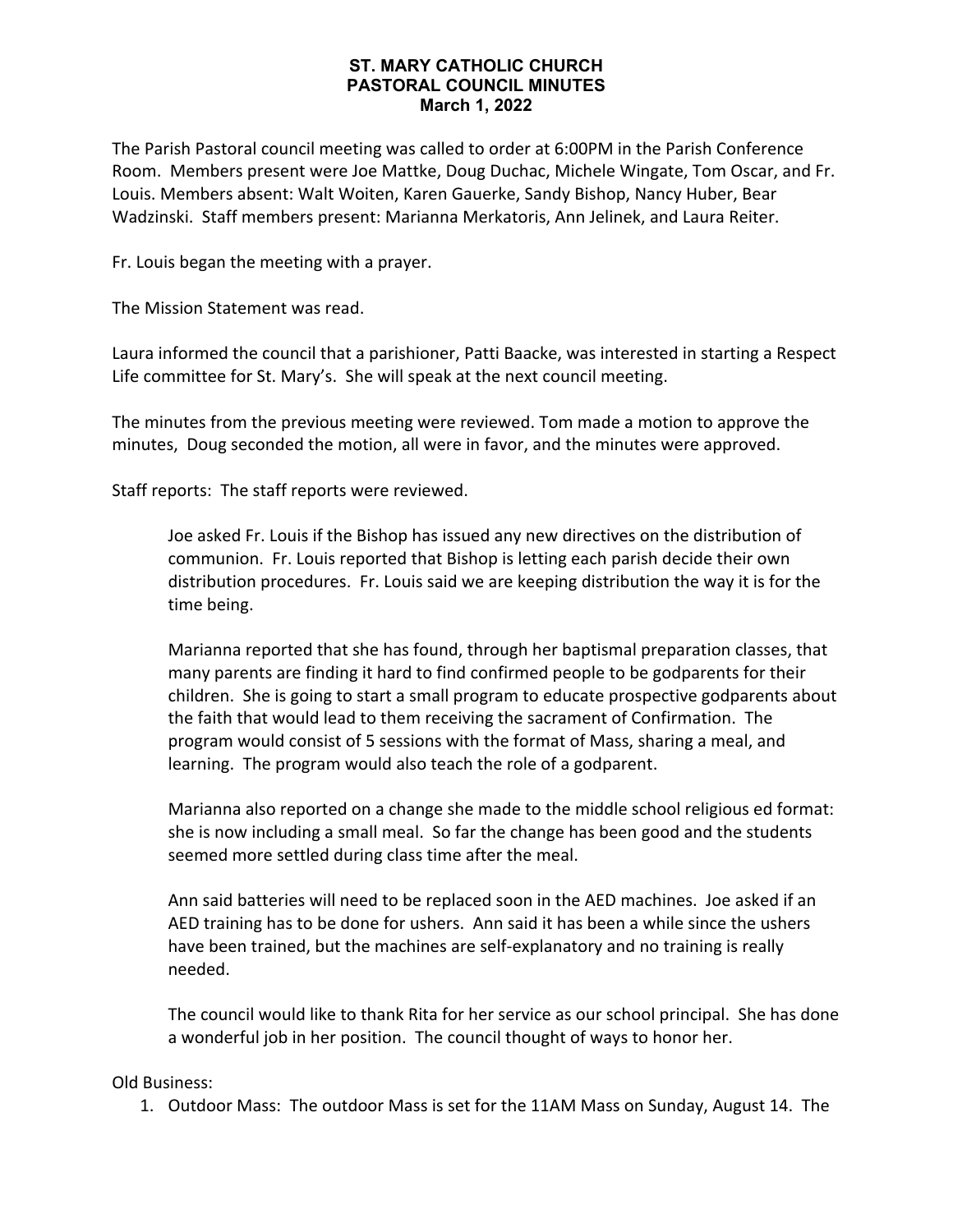shelters are reserved until 2PM.

2. Discussion on Standing committees/goals: The goal of the pastoral council is to have at least one member of every family involved in some ministry or activity in the church.

The council talked of how to set a benchmark in order to evaluate their goal. It was decided that for each area, a staff member who is in charge can go through the parish directory and highlight those families currently volunteering.

The next step of the process is to put together a letter for all parishioners that lists the activities and ministries that are available for volunteers. There will be an opportunity for parishioners to mark if they currently serve in one of these areas or if they would like to. Fr. Louis will write a paragraph for the letter with the goal of the parish council explained. Laura & Marianna will work on the letter which will be approved by the council at the next meeting.

Another step is to put together a brochure on the ministries and activities. Marianna showed an example of one, and the council thought it was a good format to use. Marianna will work on the brochure for the next meeting.

Michele also brought up the idea of "advertising" at big events at church. Easter is the next big event. The council will think of ideas on what information and how to bring it to the parishioners at Easter.

 3. Listing of the recent passing of parishioners in the bulletin: Laura asked Tracy about this.

It is hard to do this without missing people or adding people whose families wish to be private. It was decided to start with listing in the bulletin the deceased who have funerals at St. Mary's. If it is determined that some parishioners would like to list other deceased in the bulletin, we can. Language can be added to the list saying that parishioners who would like to add their loved ones who have died but did not have a funeral at St. Marys must contact the parish office to do so.

## New Business:

- 1. Endowment committee: The bylaws of the School Endowment committee require a member of the Parish council to be a member of the committee. Michele Wingate volunteered for this position.
- 2. Term limits: Three members have their term limit expiring in May. Fr. Louis asked if they might consider staying on one more year. Because of COVID, our renewing of the council on a 2 year cycle got messed up. Since we just recruited members last year, it would be optimal to wait one more year before we recruit again. This will be discussed at the next meeting. Laura was asked to send the term limit form along with the minutes when they are prepared.
- 3. Parish council minutes: Tom asked if the PC minutes can be made available to the